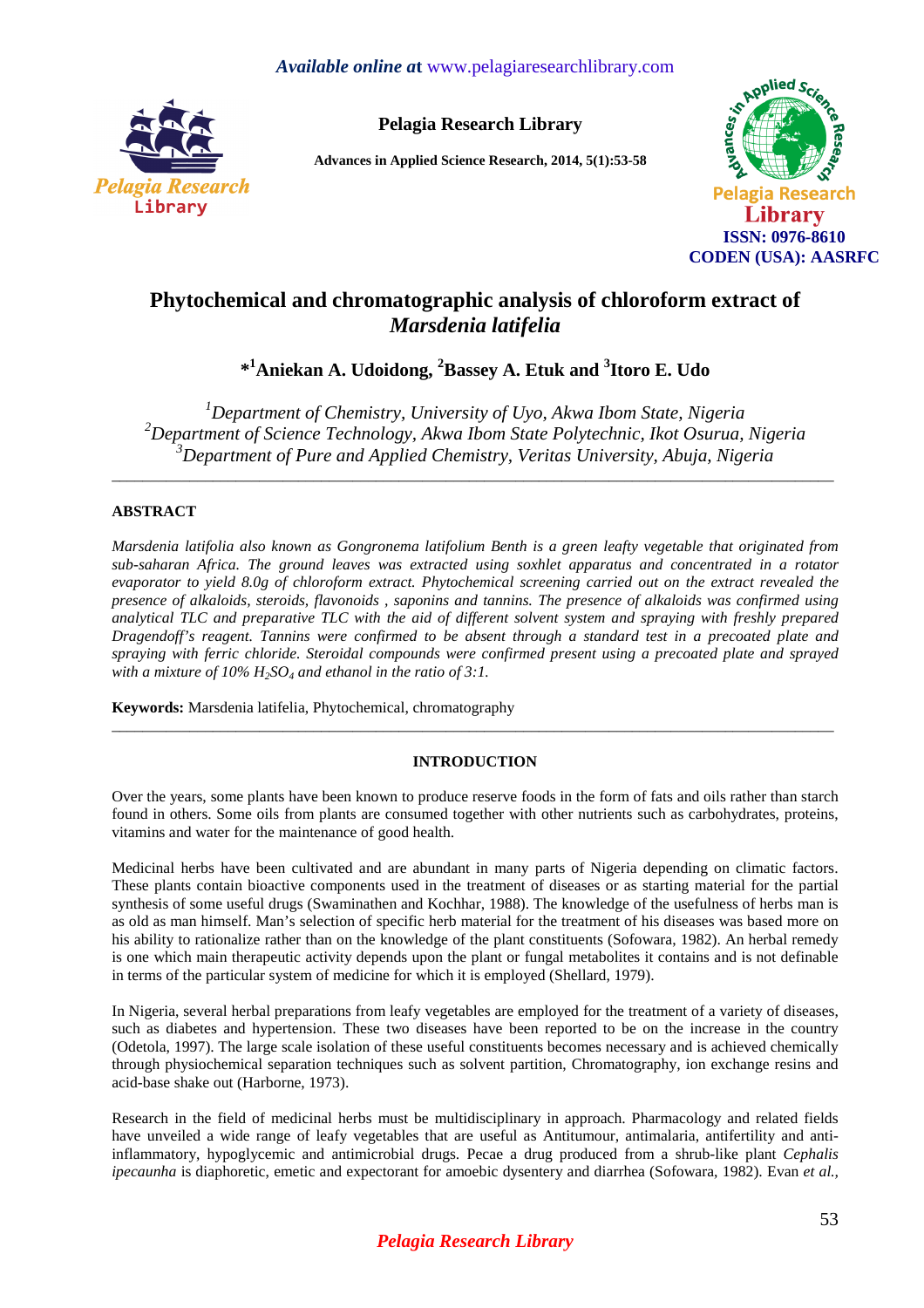(1989) have reported on the use of *Enanta Chloranta* in the treatment of jaundice and Malaria. Sofowara (1982) also reported that *Enanta chloranta* cures Liver damage.

 *\_\_\_\_\_\_\_\_\_\_\_\_\_\_\_\_\_\_\_\_\_\_\_\_\_\_\_\_\_\_\_\_\_\_\_\_\_\_\_\_\_\_\_\_\_\_\_\_\_\_\_\_\_\_\_\_\_\_\_\_\_\_\_\_\_\_\_\_\_\_\_\_\_\_\_\_\_*

*Marsdenia latifolia* also known as *Gongronema latifolium* Benth Hook, is an herbaceous shrub, with yellow flowers and the stem yields characteristic milky exudates when cut. It is commonly grown in gardens in southern part of Nigeria. It is locally called "utasi" by the Efiks/Ibibios and Quas; "utazi" by the Igbos and "arokeke" by the Yorubas in Nigeria. The Efiks and Quas in Calabar use *M. latifolium* crude leaf extract in the treatment of malaria, diabetes, hypertension, and as laxative. Also it is used as a spice and vegetable (Morebise, 2002). Scientific studies have established the hypoglycaemic, hypolipidaemic and antioxidative effects of aqueous and ethanol extracts of *M. latifolium* leaf (Ugochukwu *et al*., 2003; Ogundipe *et al.*, 2003). Morebise *et al*. (2002) reported that the leaf extract has anti-inflammatory properties.

The aim of this research study is to assess the bioactive components present in the chloroform extract of *Marsdenia latifolia* leaves using phytochemical screening and chromatographic analysis.

#### **MATERIALS AND METHODS**

#### *Collection and Treatment of Samples*

*Marsdenia latifolia* were collected from a local farm in Ikot Udoro of Oruk Anam Local Government Area in Akwa Ibom State. The leaves were taken to a taxonomist Dr. Mrs. Bassey of the Botany Department, University of Uyo for identification. The leaves were plucked from the stem and washed. The leaves were cut into sizeable length with a knife and sun dried for three days. The dried leaves were ground into powder using mortar and pestle in the laboratory. The ground sample was sieved through a mesh size of 0.5mm, it was then stored in a dry airtight containers for subsequent analysis.

#### *Extraction Method*

Preliminary test was carried out with the fresh leaf and on the ground leaf samples. The ground leaf samples were extracted using sohxlet apparatus. Petroleum ether, Chloroform and ethanol were used as extracting solvents.

200g each of the ground leaf sample were weighed out and packed into three sohxlets. The thimbles of the sohxlet apparatus were tapped for uniform packing and elimination of air space.

Each sample was extracted with  $400 \text{cm}^3$  of petroleum ether for eight hours at the temperature of 60-70°C. The marc (already extracted plant material) was re-extracted with  $400 \text{cm}^3$  of chloroform. Concentration of the extracts was carried out using a rotator evaporator to yield 9.3g of the petroleum ether extract, 8.0g of the chloroform extract. Phytochemical and chromatographic analysis was carried out only on the chroform extract.

#### *Phytochemical Analysis*

Phytochemical analysis was carried out to detect the presence or otherwise of some secondary metabolites (Udo *et al*., 2012). The standard methods laid down by the Association of Official Analytical Chemistry (A.O.A.C. 1975) and Trease, and Evans, 2001, were used to analyse the bioactive components in the plant extract. The phytochemical tests carried out in this work include alkaloids, saponins, glycosides, tannins, steroid, terpenes, flavonoids and deoxy-sugar.

## *Chromatographic Analysis*

#### • *Preparation of the Plates*

Several plates measuring 20cm x 20cm were used for the thin layer chromatography (TLC) plates and kiesel gel 60G was used as the adsorbent. The adsorbent was mixed with distilled water in a conical flash in the ratio of 1:2 (that is 1g of the silica gel to 2ml of distilled water) and shaken vigorously for 90 seconds till slurry was formed. Time taken for the formation of slurry was determined by a stop watch.

The plates were washed with distilled water, wiped with ethanol followed by acetone. The wiped plates were mounted horizontally on a metal template and the slurry poured on the upper end of the central glass plate and spread evenly over the plates with a commercial spreader moved in one direction. The spreading lasted for about 15 seconds.

Plates coated to 0.25mm thick were used for analytical TLC. While those coated to 0.5mm thick were used for the preparative TLC. The slurry was allowed to solidify on the plates and after solidification, the plates were activated in a scientific oven at  $110^{\circ}$ C for 30 minutes. Excess adsorbent on the back and edges of the plates were wiped before developing the plates.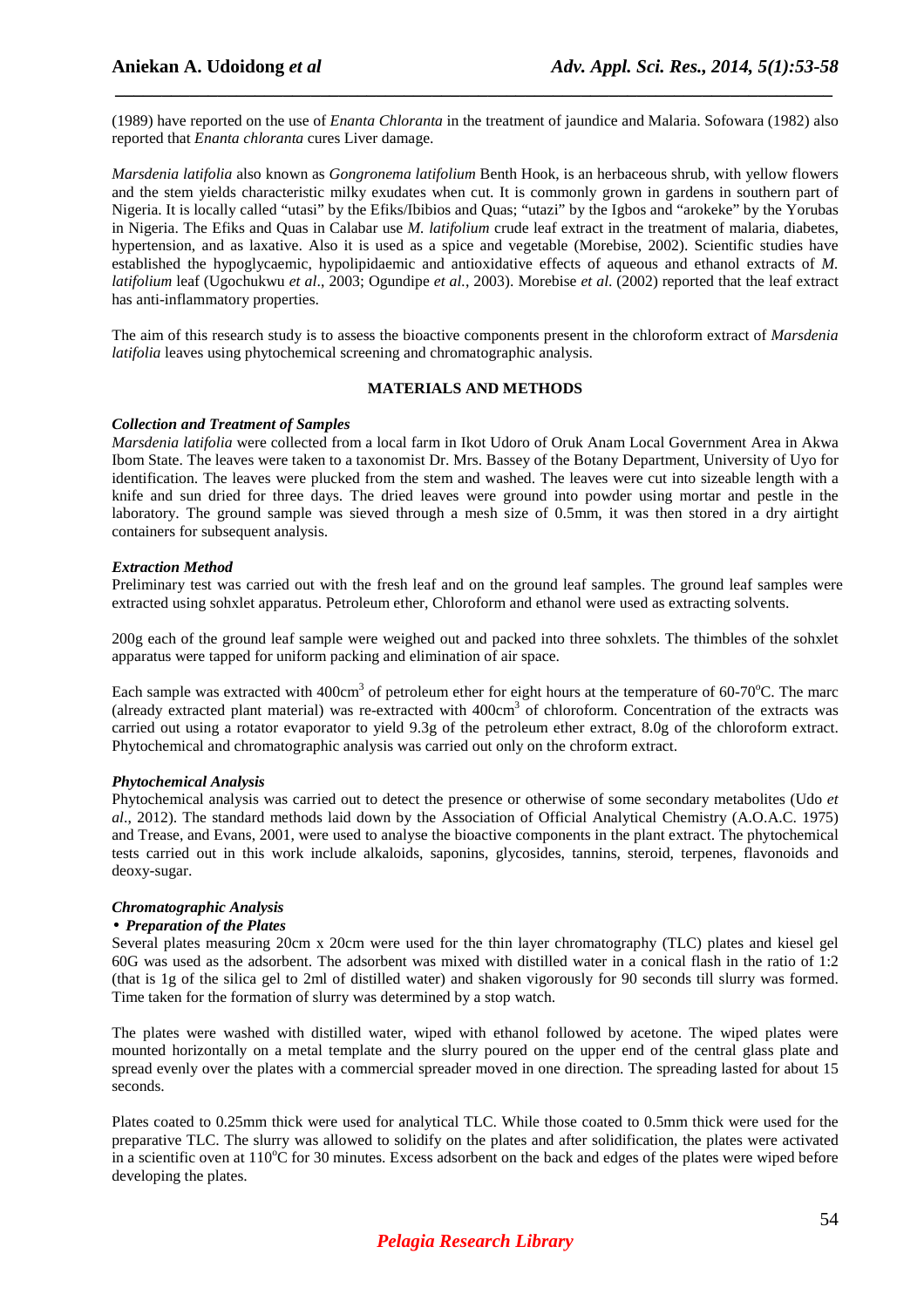Several commercially prepared plates measured 10cm x 5cm were also used for the analysis. The precoated plates were prepared on Aluminium Sheets Art 5554 De-Alufolein Kiesel gel 60  $F_{254}$ .

 *\_\_\_\_\_\_\_\_\_\_\_\_\_\_\_\_\_\_\_\_\_\_\_\_\_\_\_\_\_\_\_\_\_\_\_\_\_\_\_\_\_\_\_\_\_\_\_\_\_\_\_\_\_\_\_\_\_\_\_\_\_\_\_\_\_\_\_\_\_\_\_\_\_\_\_\_\_*

## • *Preparation of Solvent System*

Three transparent glass tanks containing different solvent systems were prepared according to the ratio given below. The solvent systems and their ratios were chosen based on the result from photochemical screening.

Tank I: Contains Chloroform (CHCl<sub>3</sub>) and Methanol (CH<sub>3</sub>OH) in the ratio of 3:1.

Tank II: Contains Methanol (CH<sub>3</sub>OH) and Ammonia (NH<sub>3</sub>) in the ratio of 5:1

Tank III: Contains Chloroform, Acetic acid and distilled water in the ratio of 10: 7:1.

## • *Spotting, Development and Detection of Spots by Analytical TLC*

The crude extract was dissolved in Chloroform (solvent of extraction) and with the aid of capillary pipettes, spots of about 2mm in diameter and 5cm apart were made on a base line measured 2cm from the edge of the plate. The spots were allowed to dry in air for five minutes before developing in the solvent tanks which were shaken for five minutes and kept for thirty minutes for saturation to occur.

Two analytical chromoplates, each was placed in tank I and II with the spotted end made to face downward. The depth of the developing solvent was less than the spotted height. The tanks were sealed and allowed to stand undisturbed until the solvent front traversed the length of the plate to 1cm of the top of the coated portion of the plates. The plates were removed and the solvent front marked with a pencil. The plates were allowed to stand for three minutes before detecting the spots.

Spots on the developed plates were detected using UV light type A 409 (wavelength 250nm) and spraying with freshly prepared Dragendorffs spray reagent. The colours and retentions factors obtained were noted.

## • *Spotting, Development and Detection of Spots by Preparative TLC*

The chloroform extract was applied as a band 2.0cm from the base of each of the three preparative TLC plates used with the aid of a Pasteur pipepette. The plates were developed using ascending technique to a height of 16cm using tank II. After development, the plates were brought out, allowed to dry and viewed with a UV light of the type mentioned above.

Four bands were detected from each of the three plates. The bands were scraped out with a razor blade and dissolved in methanol; the mixture was allowed to stand for thirty minutes. The mixture was filtered and four different filtrate fractions labeled 1, 2, 3 and 4 were obtained. These fractions were spotted on an analytical plate and developed in tank II using the same procedure as described above the developed plate was allowed to dry and viewed with the UV light. The number of components obtained from each fraction, colour and their retention factor were noted.

To obtain homogenous components, another preparative TLC was carried out with the fraction labeled 3. Two bands were obtained when viewed with UV light. The bands were scrapped out, dissolve in methanol and filtered. Fractions laballed  $3<sub>1</sub>$  and  $3<sub>2</sub>$  were obtained and were concentrated to obtain smaller volumes.

Finally, analytical TLC was carried out using tank II and all the fractions  $(1,2, 3<sub>1</sub>, 3<sub>2</sub>$  and 4) were spotted on it and developed. The developed plates were viewed with a UV light and after being sprayed with freshly prepared Dragendorff's reagent. The results were obtained and noted.

## • *Spotting, Development and Detection of Spots Using Precoated Plate*

Several precoated plates were used for the analysis. The fractions were spotted on them and developed in tank II and tank III. Development was to 8cm from the base line which was 1cm from the edge of the plate. After development, the solvent front was marked with a pencil and allowed to dry. The plates were viewed with UV and several spray reagents were used to spray them. The colour of spots and the retention factor were noted. In all cases, developments of the plates after spraying were carried out in the oven at  $100$  to  $110^{\circ}$ C.

## **RESULTS AND DISCUSSION**

## *Phytochemical Analysis*

The results of phytochemical analysis on the chloroform extract of *Marsdenia latifelia* are presented in Table 1.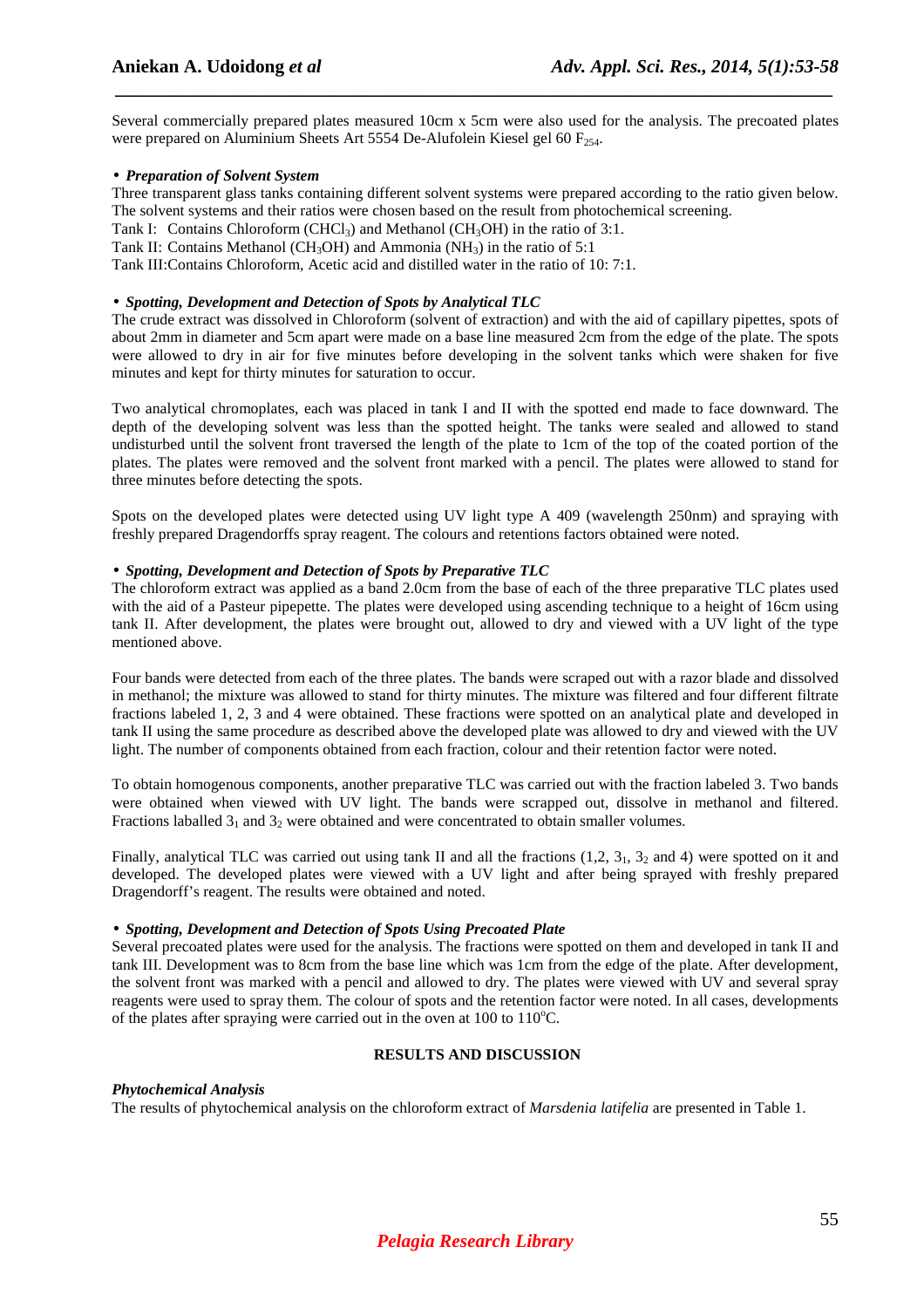| <b>TESTS</b>                 | <b>OBSERVATION</b>                                                         | <b>INFERENCE</b>              |
|------------------------------|----------------------------------------------------------------------------|-------------------------------|
| <b>ALKALOIDS</b>             |                                                                            |                               |
| (i) Dragendorff's test       | A pink precipitate was obtained                                            | Alkaloids present             |
| (ii) Picric Acid Test        | A yellow precipitate was observed                                          | Alkaloids present             |
| (iii) Mayers Reagent Test    | A milky Colouration was observed                                           | Alkaloids present             |
| <b>TANNINS</b>               |                                                                            |                               |
| (i) Bromine water Test       | The Bromine water was decolourized                                         | <b>Tannins Present</b>        |
| (ii) Ferric Chloride Test    | A blue black precipitate was not observed, instead a black colouration     | <b>Tannins Present</b>        |
| <b>PHLOBATANNINS</b>         |                                                                            |                               |
| (i) Formaldehyde, HCl Test   | A black solution was obtained                                              | Phlobatannins absent          |
| <b>SAPONNINS</b>             |                                                                            |                               |
| (i) Frothing Test            | Frothing obtained was not stable and did not persist on boiling            | Saponins absent               |
| (ii) Fehlines Solution Test  | A blue black precipitate was observed                                      | Saponins absent               |
| <b>CARDIAC GLYCOSIDES</b>    |                                                                            |                               |
| (i) Salkowski Test           | A black colouration was observed                                           | Cardiac glycosides absent     |
| (ii) Keller Kiliani Test     | A black colouration with no interphase was observed                        | Cardiac glycosides was absent |
| <b>STEROID TEST</b>          |                                                                            |                               |
| (i) Acetic Anhydride Test    | A bluish green interphase was obtained                                     | Steroids was present          |
| <b>DEOXY SUGAR TEST</b>      |                                                                            |                               |
| (i) Glacial acetic acid Test | A green ring was obtained instead of a violent ring                        | Deoxy sugar confirmed absent  |
| <b>FLAVONOIDS TEST</b>       |                                                                            |                               |
| (i) Magnesium metal Test     | Effervescence occurs followed by the formation of an orange colour         | Flavonoids present            |
| <b>TERPENES TEST</b>         |                                                                            |                               |
| (i) Acetic Anhydride Test    | A bluish green interphase was obtained instead of a pink colour interphase | Terpenes confirmed absent     |

## *\_\_\_\_\_\_\_\_\_\_\_\_\_\_\_\_\_\_\_\_\_\_\_\_\_\_\_\_\_\_\_\_\_\_\_\_\_\_\_\_\_\_\_\_\_\_\_\_\_\_\_\_\_\_\_\_\_\_\_\_\_\_\_\_\_\_\_\_\_\_\_\_\_\_\_\_\_* **Table 1: Results for Phytochemical Analysis**

The result revealed the presence of some classes of chemical compounds such as alkaloids, steroids, saponins and flavonoids. Cardiac glycosides, Deoxy Sugar, Phlobatannins, Terpenes and Tannins were however absent in the leaf extract. The medicinal properties of these components have been reported (Gill, 1992, Banso and Adeyemo 2007, Kubmarawa *et al*., 2007).

#### *Chromatographic analysis*

Separation of components by analytical thin layer chloromatography, laboratory preparative thin layer chromatography and precoated plates were carried out on the chloroform extract. The results are presented in table 2 to 8.

TLC profiling of the extracts gives an impressive result that directing towards the presence of number of phytochemicals. Various phytochemicals gives different Rf values in different solvent system. This variation in Rf values of the phytochemicals provides a very important clue in understanding of their polarity and also helps in selection of appropriate solvent system for separation of pure compounds by Column Chromatography.

Compound showing high Rf value in less polar solvent system have low polarity and with less Rf value have high polarity. Mixture of solvents with variable polarity in different ratio can be used for separation of pure compound from plant extract. The selection of appropriate solvent system for a particular plant extracts can only be achieved by analyzing the Rf values of compounds in different solvent system. In the present state of affairs, TLC profile of all the plant extract of the leaves in different solvent system indicate the presence of diverse type of phytochemicals in this plant. Different Rf values of the compound also reflects an idea about their polarity. This information will help in selection of appropriate solvent system for further separation of compound from this plant extracts.

| Table 2: Results of analytical TLC, using chloroform: methanol (3:1), as solvent system, developed 17.1cm |  |  |  |
|-----------------------------------------------------------------------------------------------------------|--|--|--|
|                                                                                                           |  |  |  |

| Fraction    | Colour when viewed | Colour when sprayed | Solute front | $R_f$ values |
|-------------|--------------------|---------------------|--------------|--------------|
| Chloroform- | Red                | <b>Brown</b>        |              | 0.69         |
| Extract     | Red                | Pink                |              |              |

**Table 3: Results for analytical TLC, using methanol: ammonia (100ml: 1.5ml) as solvent system, developed to 16cm** 

| <b>Fraction</b> | UV colour | <b>Colour sprayed</b> | Solute front | R <sub>f</sub> values |
|-----------------|-----------|-----------------------|--------------|-----------------------|
| Chloroform      | Red       | <b>Brown</b>          | 13.9         | 0.869                 |
| Extract         | Red       | Pink                  |              | 0.781                 |

In the result above, four bands were obtained when viewed in the UV. The bands were scraped out dissolved in Methanol and filtered. The filtrate fractions were labeled 1, 2, ,3 and 4. The filtrates were spotted on an analytical plate and developed using the methods earlier described. The result obtained is as shown by Table 4.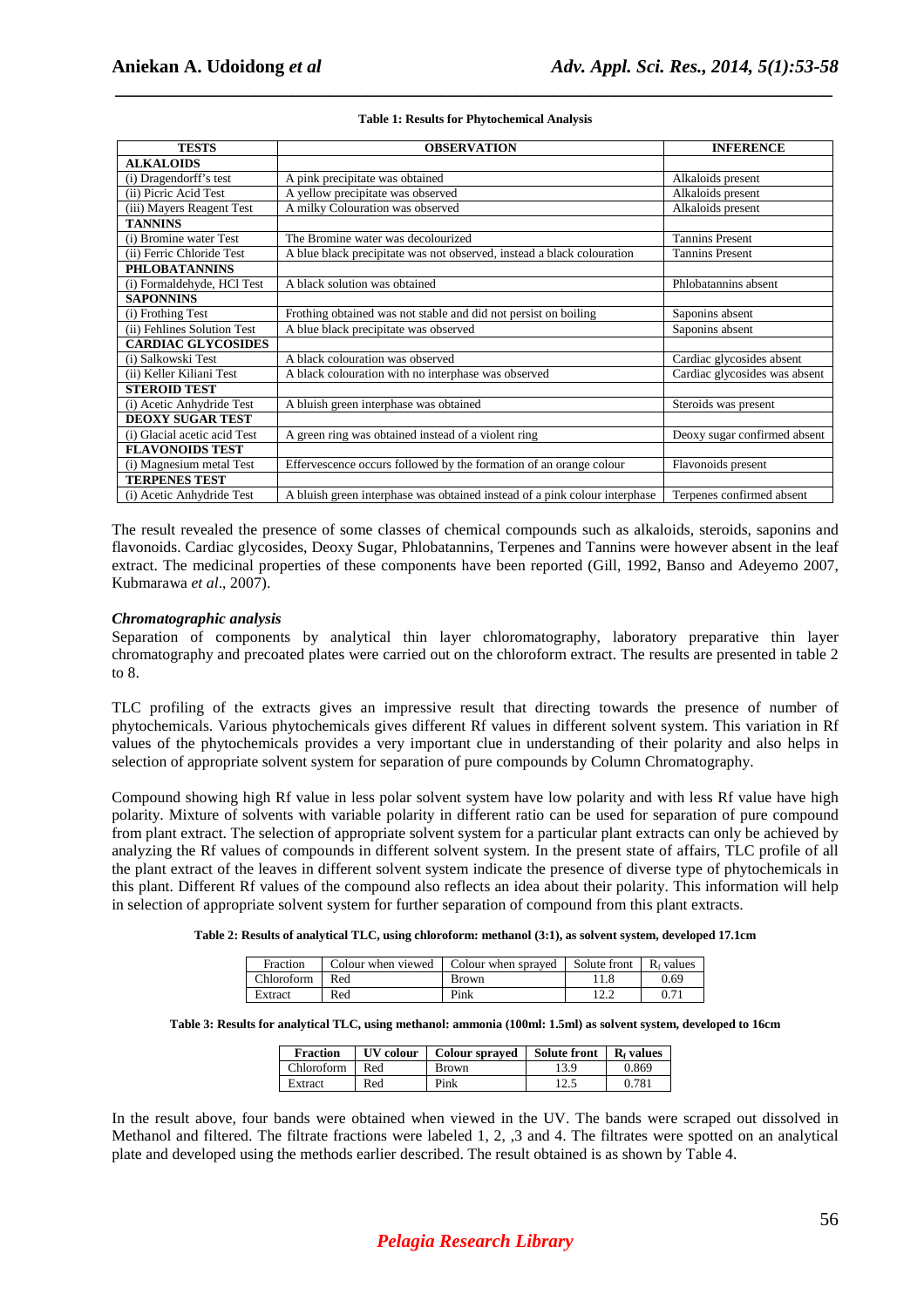| Table 4: Results for preparative TLC solvent system: methanol : ammonia (100ml: 1.5ml) developed to 16cm |
|----------------------------------------------------------------------------------------------------------|

| <b>Fraction</b>       | Number of components and green indicated by brown spots | <b>Solute front</b> | $Rf$ values |
|-----------------------|---------------------------------------------------------|---------------------|-------------|
| Fraction labelled (1) | One                                                     | 12.5                | 0.781       |
| Fraction labelled (2) | Two spots were obtained                                 | 13.9                | 0.869       |
|                       |                                                         | 14.9                | 0.931       |
| Fraction labelled (3) |                                                         | 13.0                | 0.813       |
|                       | Three spots were obtained.                              | 14.4                | 0.900       |
|                       |                                                         | 15.3                | 0.956       |
| Fraction labelled (4) | One spot was obtained                                   | 13.4                | 0.838       |

Preparative TLC was carried out again with the fraction labeled 3. Two bands were further obtained. The bands were scraped out dissolved in methanol and filtered. The filtrate fractions obtained were labeled 3 and  $3_2$ .  $3_1$  and  $3_2$ and all other fractions earlier obtained were spotted on analytical plate and developed. The result is as shown in Table 5.

**Table 5: Results for preparative TLC using methanol: ammonia (100ml: 1.5ml) as Solvent system, developed to16cm** 

| <b>Fraction</b> | <b>Number of components</b> | <b>UV</b> colour | <b>Colour after spraying</b> | <b>Solute front</b> | R <sub>f</sub> values |
|-----------------|-----------------------------|------------------|------------------------------|---------------------|-----------------------|
|                 | One                         | Blue             | Pink                         | 13.8                | 0.863                 |
| 2               | Two                         | Green            | Pink                         | 13.9                | 0.869                 |
|                 |                             | Light green      | Pink                         | 14.5                | 0.910                 |
| 3 <sub>1</sub>  | One                         | Blue             | Pink                         | 14.2                | 0.888                 |
| 3 <sub>2</sub>  | One                         | Light blue       | Purple                       | 14.0                | 0.875                 |
| 4               | Two                         | Green            | Pink                         | 13.9                | 0.869                 |
|                 |                             | Green            | Pink                         | 14.4                | 0.900                 |

**Table 6: Results using precoated plate for spotting, solvent system : methanol: ammonia (100ml: 1.5ml), developed 8cm** 

| <b>Fraction</b>  | <b>Number of components</b> | <b>UV</b> colour | <b>Colour after spraying</b> | <b>Solute front</b> | $Rf$ values |
|------------------|-----------------------------|------------------|------------------------------|---------------------|-------------|
|                  | One                         | Green            | Pink                         | 6.7                 | 0.836       |
|                  | One                         | Blue             | Pink                         | 7.2                 | 0.900       |
| $\mathfrak{I}_1$ | One                         | Green            | Pink                         | 4.8                 | 0.600       |
| 3 <sub>2</sub>   | One                         | Green            | Pink                         | 3.5                 | 0.4375      |
|                  | One                         | Blue             | Pink                         | 2.1                 | 0.2625      |

**Table 7: Results using precoated plate with solvent system : methanol: ammonia (100ml: 1.5ml) , spray reagent: 15ml 10% H2SO4 + 5ml C2H5OH + 1ml distilled water development: 8cm** 

| <b>Fraction</b> | <b>Number of components</b> | UV colour           | Colour after spraying | <b>Solute front</b> | $Rf$ values |
|-----------------|-----------------------------|---------------------|-----------------------|---------------------|-------------|
|                 | One                         | <b>Bluish Green</b> | <b>Brown</b>          | 5.4                 | 0.800       |
| 2               | Two                         | Light blue          | <b>Brown</b>          | 6.3                 | 0.788       |
|                 |                             | Blue                | <b>Brown</b>          | 3.5                 | 0.44        |
|                 | No spot                     |                     |                       |                     |             |
| 3 <sub>2</sub>  | No spot                     |                     |                       |                     |             |
| 4               | Two                         | <b>Bluish Green</b> | <b>Brown</b>          | 6.5                 | 0.813       |
|                 |                             | <b>Bluish Green</b> | <b>Brown</b>          | 2.3                 | 0.288       |

**Table 8: Results using precoated plate for spotting, spray reagent : ferric chloride, solvent system : chloroform: acetic acid : water (10 :7 :1 ) development : 8cm** 

| Fraction       | <b>Number of components</b> | <b>UV Colour</b> | <b>Colour after spraying</b>      | <b>Solute front</b> | $Rf$ values |
|----------------|-----------------------------|------------------|-----------------------------------|---------------------|-------------|
|                | One                         | Green            | No colour<br>Changes was observed |                     | 0.9373      |
|                | One                         | Green            |                                   | 7.3                 | 0.9125      |
| 3 <sub>1</sub> | One                         | Green            |                                   | 6.5                 | 0.8125      |
| 3 <sub>2</sub> | One                         | Green            |                                   | 6.5                 | 0.8125      |
|                | One                         | Green            |                                   | 6.6                 | 0.825       |
|                | One                         | Light Brown      | Blue black                        | 5.8                 | 0.725       |

#### **CONCLUSION**

The phytochemical screening and chromatographic analysis of chloroform extract of leaves of *Marsdenia latifolia* have shown the presence of pharmacologically active substances such as alkaloids, steroids and flavoniods. Tritepenes, deoxy sugar, cardial glycosides, Phlobatannins, tannins, were confirmed absent. Hence chloroform should be used in the extraction where the paramount interest is in the extraction of alkaloids, steroids and flavoniods.